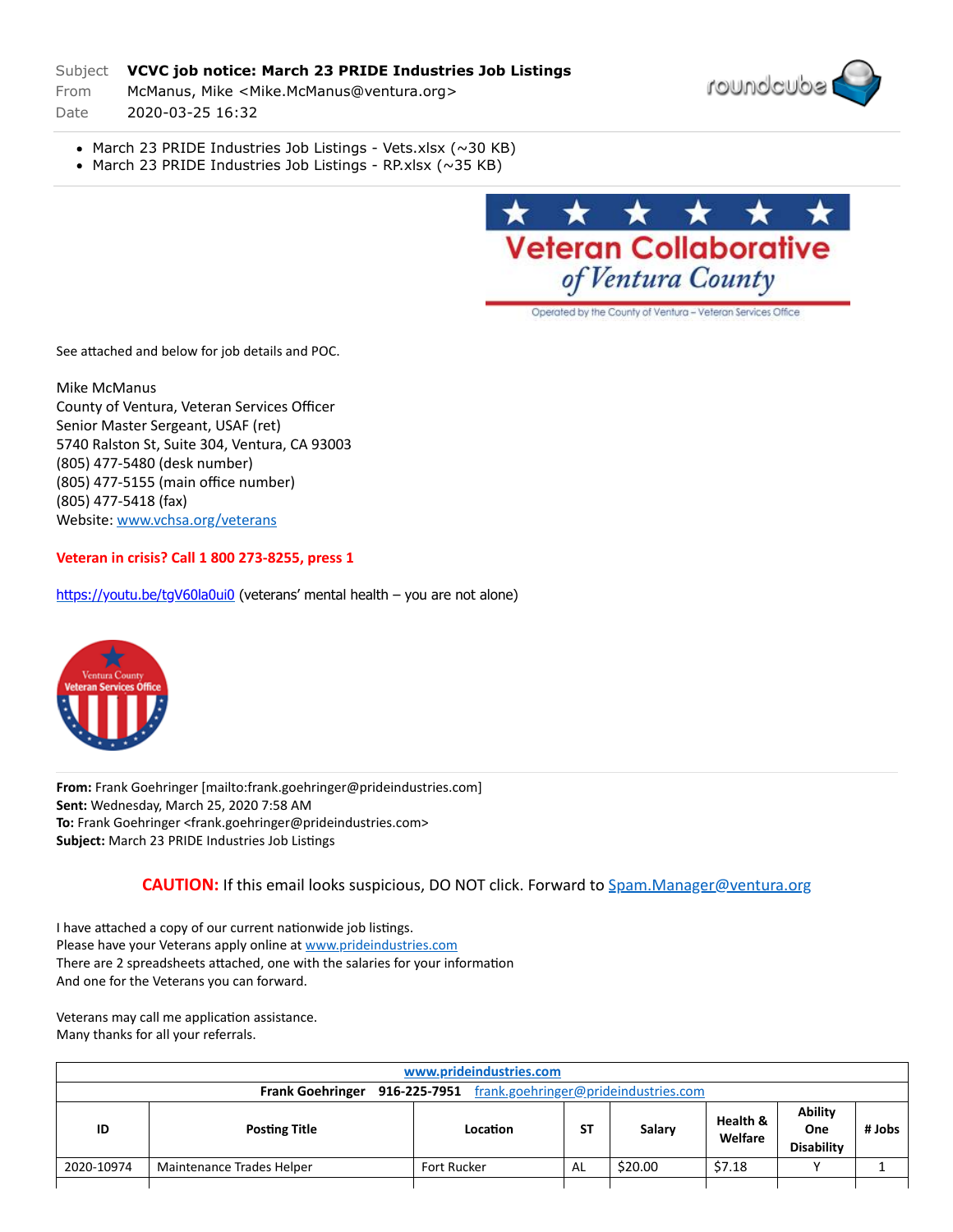| 2019-9924                | Janitor, PT Days                                   | Little Rock Custodial       | AR | \$10.35       | \$4.48  | Υ      | $\mathbf{1}$   |
|--------------------------|----------------------------------------------------|-----------------------------|----|---------------|---------|--------|----------------|
| 2020-10992               | Grounds Keeping up to \$16.24 hr.                  | Little Rock Grounds Site    | AR | \$11.54       | \$4.41  | Y      | 15             |
| 2020-10958               | Grounds Maintenance Laborer Lead                   | Little Rock Grounds Site    | AR | \$12.04       | \$4.41  | N      | $\overline{2}$ |
| 2020-11209               | Grounds Maintenance Laborer Lead                   | Little Rock Grounds Site    | AR | \$12.33       | \$4.41  | N      | 1              |
| 2020-11193               | <b>Temporary Grounds Maintenance</b><br>Supervisor | Little Rock Grounds Site    | AR | \$16.29       | \$4.22  | N      | $\mathbf{1}$   |
| 2020-11207               | <b>Tractor Operator</b>                            | Little Rock Grounds Site    | AR | \$13.84       | \$4.41  | Y      | $\mathbf{1}$   |
| 2020-11208               | <b>Tractor Operator Lead</b>                       | Little Rock Grounds Site    | AR | \$14.34       | \$4.41  | N      | $\mathbf{1}$   |
| 2020-10954               | Warehouse Associate (Full-Time)                    | <b>Auburn MLS</b>           | CA | \$13.00       |         | Y      | 16             |
| 2020-11025               | <b>Work Group Trainer</b>                          | <b>Auburn MLS</b>           | CA | $$14.75 +/-$  |         | N      | $\mathbf{1}$   |
| 2020-11192               | Janitor                                            | <b>Beale Commissary</b>     | CA | \$15.92       | \$4.22  | Y      | $\overline{2}$ |
| 2020-11235               | Janitor                                            | <b>Beale Commissary</b>     | СA | \$15.92       | \$4.22  | N      | $\overline{2}$ |
| 2020-11251               | Janitor                                            | <b>Beale Commissary</b>     | CA | \$15.92       | \$4.22  | N      | $\mathbf{1}$   |
| 2019-10107               | Store Worker 1 prod                                | <b>Beale Commissary</b>     | CA | \$13.63       | \$4.18  | Y      | 2              |
| 2019-9743                | Store Worker I                                     | <b>Beale Commissary</b>     | CA | \$13.63       | \$4.48  | Y      | 3              |
| 2020-11236               | Store Worker I                                     | Beale Commissary            | CA | \$13.91       | \$4.22  | N      | 3              |
| 2020-11170               | Janitor                                            | <b>Beale Custodial</b>      | СA | \$15.92       | \$4.22  | Y      | $\mathbf{1}$   |
| 2020-11138               | Cafeteria Attendant                                | <b>Beale Food</b>           | CA | \$13.00       | \$4.27  | Y      | 1              |
| 2020-11117               | Cashier                                            | <b>Beale Food</b>           | CA | \$13.19       | \$4.27  | Y      | $\overline{2}$ |
| 2020-11210               | Custodian On - Call \$18.71 per hour               | <b>Berkeley City</b>        | СA | \$18.71       | \$18.71 | Υ      | 4              |
| 2020-11162               | Floor/Utility Technician \$20 per hour             | <b>Berkeley City</b>        | CA | \$20.06       | \$20    | Y      | $\mathbf{1}$   |
| 2020-11072               | Independent Living Skills Instructor               | <b>Fairfield MLS</b>        | CA | $$14.75 +/-$  |         | N      | 1              |
| 2019-10799               | Job Coach MLS                                      | <b>Fairfield MLS</b>        | СA | $$14.75 +/-$  |         | N      | $\mathbf{1}$   |
|                          |                                                    |                             | CA |               |         |        | $\mathbf{1}$   |
| 2020-11175               | <b>Work Group Trainer</b>                          | <b>Fairfield MLS</b>        |    | $$14.75 +/-$  |         | N<br>Y |                |
| 2020-11165               | Janitor                                            | Fort Ord Commissary         | CA | \$14.75       | \$4.27  |        | $\mathbf{1}$   |
| 2019-10931               | Store Worker I                                     | Fort Ord Commissary         | CA | \$16.25       | \$4.27  | Y      | $\mathbf 1$    |
| 2020-11201               | Store Worker I                                     | Fort Ord Commissary         | CA | \$16.41       | \$4.27  | N      | $\mathbf{1}$   |
| 2020-11234               | Store Worker I                                     | Fort Ord Commissary         | CA | \$16.41       | \$4.27  | N      | 5              |
| 2020-11249               | Store Worker I                                     | Fort Ord Commissary         | CA | \$16.41       | \$4.27  | N      | $\overline{2}$ |
| 2019-10339               | Store Worker I Productivity                        | Fort Ord Commissary         | CA | \$16.25       | \$4.27  | Y      | 3              |
| 2020-11137               | Independent Living Skills Instructor               | <b>Grass Valley MLS</b>     | CA | $$14.75 +/-$  |         | N      | 1              |
| 2020-11172               | Independent Living Skills Instructor               | <b>Grass Valley MLS</b>     | CA | $$14.75 +/-$  |         | N      | $\mathbf{1}$   |
| 2020-11197               | Independent Living Skills Instructor               | <b>Grass Valley MLS</b>     | CA | $$14.75 +/-$  |         | N      | 1              |
| 2020-11228               | <b>Rehabilitation Specialist</b>                   | <b>Grass Valley MLS</b>     | CA | $$14.75 +/-$  |         | N      | $\mathbf{1}$   |
| 2020-11151               | CAD/GIS Program Manager                            | LA AFB Engineering &<br>Env | CA | $$88,000 +/-$ |         | N      | $\mathbf{1}$   |
| 2019-10863               | Drafter CAD Operator III                           | LA AFB Engineering &<br>Env | CA | \$31.00       | \$4.48  | Y      | 1              |
| 2020-11150               | GeoBase GIS Manager                                | LA AFB Engineering &<br>Env | CA | $$78,500 +/-$ |         | Y      | $\mathbf{1}$   |
| 2019-10841               | <b>Construction Project Superintendent</b>         | LA County Custodial         | CA | $$88k +/-$    |         | N      | $\mathbf{1}$   |
| 2019-10811               | Custodial Lead                                     | LA County Custodial         | CA | \$16.29       |         | Ν      | 1              |
| 2020-11105               | Custodial Lead                                     | LA County Custodial         | CA | \$16.81       |         | N      | 1              |
| 2020-11229               | <b>Custodial Manager</b>                           | LA County Custodial         | CA | $$69,000 +/-$ |         | N      | 1              |
| 2020-10971               | <b>Custodial Supervisor</b>                        | LA County Custodial         | CA | $$20.50 +/-$  |         | N      | 1              |
| 2020-10949               | Custodian                                          | LA County Custodial         | CA | \$15.79       |         | N      | 1              |
| 2020-10960               | Custodian                                          | LA County Custodial         | CA | \$15.79       |         | N      | $\overline{2}$ |
| 2020-10961               | Custodian                                          | LA County Custodial         | CA | \$15.79       |         | Y      | 3              |
| 2020-10972               | Custodian                                          | LA County Custodial         | CA | \$16.31       |         | N      | $\mathbf{1}$   |
| 2020-10987               | Custodian                                          | LA County Custodial         | CA | \$15.79       |         | N      | 2              |
| 2020-11232               | Custodian                                          | LA County Custodial         | CA | \$16.31       |         | N      | 1              |
| 2020-10973               | Custodian - La Verne Area                          | LA County Custodial         | CA | \$16.31       |         | N      | 3              |
| 2019-10821               | Custodian - Sylmar Area                            | LA County Custodial         | CA | \$15.79       |         | Y      | $\overline{2}$ |
| 2020-11104               | Floor Utility Technician                           | LA County Custodial         | CA | \$17.31       |         | Ν      | $\overline{2}$ |
|                          |                                                    |                             | CA | \$16.79       |         | Y      | $\mathbf{1}$   |
| 2020-10969               | Floor/Utility Technician                           | LA County Custodial         |    |               |         |        |                |
|                          | Floor/Utility Technician                           | LA County Custodial         | CA | \$17.31       |         | N      | $\overline{2}$ |
| 2020-11047<br>2020-11081 | Floor/Utility Technician                           | LA County Custodial         | CA | \$17.31       |         | N      | $\overline{2}$ |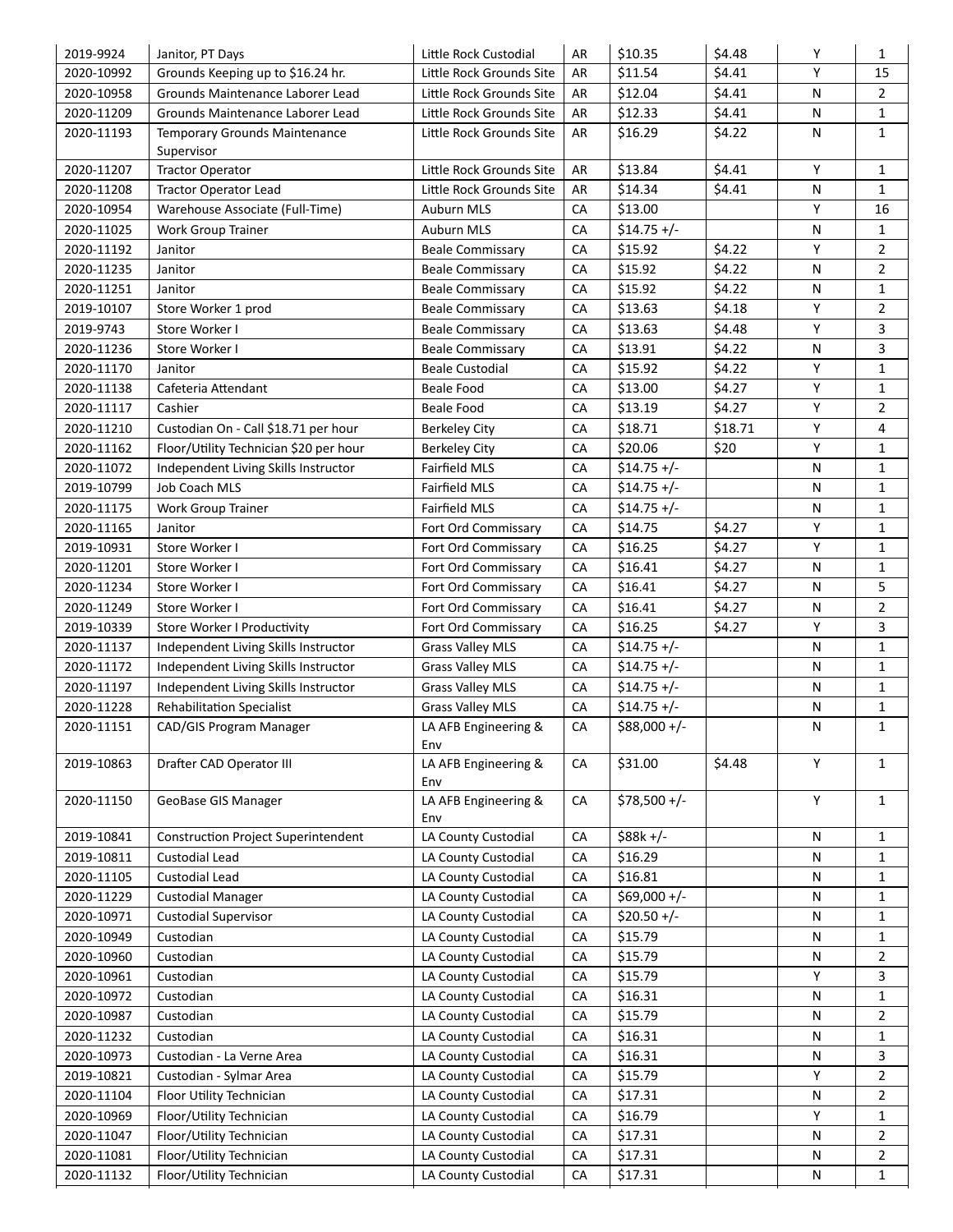| 2019-10929 | <b>General Manager Comml Facilities Svcs</b>       | LA County Custodial         | CA | $$142,500 +/-$ |        | N |                                                                                                                                                                                                                                                                                                                                                                                                                                                                                                                                              |
|------------|----------------------------------------------------|-----------------------------|----|----------------|--------|---|----------------------------------------------------------------------------------------------------------------------------------------------------------------------------------------------------------------------------------------------------------------------------------------------------------------------------------------------------------------------------------------------------------------------------------------------------------------------------------------------------------------------------------------------|
| 2020-11120 | Job Coach - ASL                                    | LA County Custodial         | CA | \$21.50        |        | N |                                                                                                                                                                                                                                                                                                                                                                                                                                                                                                                                              |
| 2020-11056 | Material Handler MLS HP Work                       | Lincoln Warehouse           | CA | $$14.75 +/-$   |        | N |                                                                                                                                                                                                                                                                                                                                                                                                                                                                                                                                              |
| 2020-11211 | Shipping/Receiving Lead                            | Lincoln Warehouse           | CA | $$18.50 +/-$   |        | N |                                                                                                                                                                                                                                                                                                                                                                                                                                                                                                                                              |
| 2020-11203 | <b>Traffic Clerk</b>                               | Lincoln Warehouse           | CA | $$16.75 +/-$   |        | N |                                                                                                                                                                                                                                                                                                                                                                                                                                                                                                                                              |
| 2020-11161 | <b>Work Group Trainer</b>                          | Lincoln Warehouse           | СA | $$14.75 +/-$   |        | N |                                                                                                                                                                                                                                                                                                                                                                                                                                                                                                                                              |
| 2020-10968 | <b>Warehouse Specialist</b>                        | March AFB TASA              | CA | \$19.22        | \$4.22 | N |                                                                                                                                                                                                                                                                                                                                                                                                                                                                                                                                              |
| 2020-11223 | Janitor                                            | <b>McClellan Commissary</b> | CA | \$14.69        | \$4.18 | N |                                                                                                                                                                                                                                                                                                                                                                                                                                                                                                                                              |
| 2019-10478 | Store Worker I                                     | McClellan Commissary        | CA | \$13.63        | \$4.18 | Y |                                                                                                                                                                                                                                                                                                                                                                                                                                                                                                                                              |
| 2020-11198 | Custodian                                          | Modesto JPA Custodial       | СA | $$13.25 +/-$   |        | N |                                                                                                                                                                                                                                                                                                                                                                                                                                                                                                                                              |
| 2019-10551 | Janitor                                            | Moffett Commissary          | CA | \$15.00        | \$4.27 | Υ |                                                                                                                                                                                                                                                                                                                                                                                                                                                                                                                                              |
| 2019-10550 | Store Worker I                                     | Moffett Commissary          | CA | \$15.79        | \$4.27 | Υ |                                                                                                                                                                                                                                                                                                                                                                                                                                                                                                                                              |
| 2020-11238 | Store Worker I                                     | Moffett Commissary          | CA | \$15.95        | \$4.27 | N |                                                                                                                                                                                                                                                                                                                                                                                                                                                                                                                                              |
| 2020-11058 | Janitor                                            | Monterey DLI                | CA | \$14.15        | \$4.41 | Υ |                                                                                                                                                                                                                                                                                                                                                                                                                                                                                                                                              |
| 2020-11059 | Janitor                                            | Monterey DLI                | CA | \$14.15        | \$4.41 | Y |                                                                                                                                                                                                                                                                                                                                                                                                                                                                                                                                              |
| 2020-11066 | Janitor                                            | Monterey DLI                | CA | \$14.15        | \$4.41 | Υ |                                                                                                                                                                                                                                                                                                                                                                                                                                                                                                                                              |
| 2019-10775 | Janitor                                            | <b>NBVC Custodial</b>       | CA | \$14.04        | \$4.48 | Y |                                                                                                                                                                                                                                                                                                                                                                                                                                                                                                                                              |
| 2019-10879 | Janitor                                            | <b>NBVC Custodial</b>       | CA | \$14.04        | \$4.48 | N |                                                                                                                                                                                                                                                                                                                                                                                                                                                                                                                                              |
| 2019-10636 | Janitor Lead - Night Shift                         | <b>NBVC Custodial</b>       | CA | \$15.04        | \$4.48 | N |                                                                                                                                                                                                                                                                                                                                                                                                                                                                                                                                              |
| 2019-10557 | Janitor Lead/Trainer                               | <b>NBVC Custodial</b>       | CA | \$15.04        | \$4.48 | N |                                                                                                                                                                                                                                                                                                                                                                                                                                                                                                                                              |
| 2019-10932 | General Maintenance Worker                         | <b>NBVC Housing</b>         | СA | \$23.26        | \$4.18 | N |                                                                                                                                                                                                                                                                                                                                                                                                                                                                                                                                              |
| 2018-9284  | Pest Controller                                    | <b>NBVC Pest Control</b>    | CA | \$18.82        | \$4.41 | Υ |                                                                                                                                                                                                                                                                                                                                                                                                                                                                                                                                              |
| 2020-11156 | Custodial Lead                                     | <b>Placer County Cust</b>   | CA | $$12.13 +/-$   |        | N |                                                                                                                                                                                                                                                                                                                                                                                                                                                                                                                                              |
| 2020-11148 | Custodian                                          | Placer County Cust          | CA | $$12.13 +/-$   |        | Υ |                                                                                                                                                                                                                                                                                                                                                                                                                                                                                                                                              |
|            | Custodian - Temporary Position \$15 per            | Placer County Cust          | СA | \$15.00        |        | Y |                                                                                                                                                                                                                                                                                                                                                                                                                                                                                                                                              |
| 2020-11204 | hour                                               |                             |    |                |        |   |                                                                                                                                                                                                                                                                                                                                                                                                                                                                                                                                              |
| 2020-11205 | Custodian - Temporary Position \$15.00 per<br>hour | Placerville AOC             | CA | \$15.00        |        | Υ |                                                                                                                                                                                                                                                                                                                                                                                                                                                                                                                                              |
| 2020-11215 | Independent Living Skills Instructor               | Placerville MLS             | CA | $$14.75 +/-$   |        | N |                                                                                                                                                                                                                                                                                                                                                                                                                                                                                                                                              |
| 2019-10947 | <b>Accounts Payable Specialist</b>                 | Roseville                   | CA | $$18.50 +/-$   |        | N |                                                                                                                                                                                                                                                                                                                                                                                                                                                                                                                                              |
| 2020-11177 | <b>Content Writer</b>                              | Roseville                   | CA | $$65,500 +/-$  |        | N |                                                                                                                                                                                                                                                                                                                                                                                                                                                                                                                                              |
| 2020-11231 | <b>Custodial Lead</b>                              | Roseville                   | CA | $$14.75 +/-$   |        | N |                                                                                                                                                                                                                                                                                                                                                                                                                                                                                                                                              |
| 2020-10970 | Desktop Support Technician Senior                  | Roseville                   | CA | $$29.50 +/-$   |        | N |                                                                                                                                                                                                                                                                                                                                                                                                                                                                                                                                              |
| 2020-11178 | Development & Donor Services Director              | Roseville                   | CA | $$125,000 +/-$ |        | N |                                                                                                                                                                                                                                                                                                                                                                                                                                                                                                                                              |
| 2020-11052 | Floor Technician Specialist \$20.00 per hour       | Roseville                   | CA | \$20.00        |        | Υ |                                                                                                                                                                                                                                                                                                                                                                                                                                                                                                                                              |
| 2020-11073 | Senior Accounts Receivable Specialist              | Roseville                   | CA | $$23.00 +/-$   |        | N |                                                                                                                                                                                                                                                                                                                                                                                                                                                                                                                                              |
| 2020-11226 | Vehicle Maintenance Manager                        | Roseville                   | CA | $$60,500 +/-$  |        | N |                                                                                                                                                                                                                                                                                                                                                                                                                                                                                                                                              |
| 2020-11230 | <b>Construction Project Superintendent</b>         | Roseville AOC               | CA | $$88,000 +/-$  |        | N |                                                                                                                                                                                                                                                                                                                                                                                                                                                                                                                                              |
| 2019-10913 | Custodial Lead                                     | Sacramento Intl Airport     | CA | $$12.13 +/-$   |        | N |                                                                                                                                                                                                                                                                                                                                                                                                                                                                                                                                              |
| 2019-10822 | Custodial Supervisor - Swing Shift &<br>Weekends   | Sacramento Intl Airport     | CA | $$20.50 +/-$   |        | N |                                                                                                                                                                                                                                                                                                                                                                                                                                                                                                                                              |
| 2020-11053 | Custodial Supervisor Graveyard Shift               | Sacramento Intl Airport     | CA | $$20.50 +/-$   |        | N |                                                                                                                                                                                                                                                                                                                                                                                                                                                                                                                                              |
| 2020-10994 | Custodian - Graveyard Shift                        | Sacramento Intl Airport     | CA | $$12.13 +/-$   |        | Y |                                                                                                                                                                                                                                                                                                                                                                                                                                                                                                                                              |
| 2020-11159 | Custodian - Graveyard Shift 10:45pm to             | Sacramento Intl Airport     | CA | $$12.13 +/-$   |        | N |                                                                                                                                                                                                                                                                                                                                                                                                                                                                                                                                              |
| 2020-11054 | 7:15am<br>Custodian Swing Shift 2pm to 10:30pm     | Sacramento Intl Airport     | CA | $$12.13 +/-$   |        | N |                                                                                                                                                                                                                                                                                                                                                                                                                                                                                                                                              |
|            | \$13.25 per hr                                     |                             |    |                |        |   | 1<br>$\mathbf{1}$<br>1<br>1<br>$\mathbf{1}$<br>$\mathbf{1}$<br>$\mathbf{1}$<br>$\overline{2}$<br>$\mathbf{1}$<br>1<br>$\mathbf{1}$<br>1<br>3<br>1<br>$\overline{2}$<br>$\mathbf{1}$<br>$\mathbf{1}$<br>1<br>1<br>$\mathbf{1}$<br>1<br>1<br>$\mathbf{1}$<br>$\mathbf{1}$<br>10<br>$\overline{2}$<br>$\mathbf{1}$<br>$\mathbf{1}$<br>1<br>1<br>1<br>1<br>3<br>$\mathbf 1$<br>$\mathbf{1}$<br>1<br>$\overline{2}$<br>1<br>1<br>4<br>4<br>4<br>1<br>$\overline{2}$<br>$\overline{2}$<br>$\overline{2}$<br>$\mathbf{1}$<br>1<br>3<br>$\mathbf{1}$ |
| 2020-11014 | Floor/Utility Technician - Graveyard Shift         | Sacramento Intl Airport     | CA | $$12.13 +/-$   |        | N |                                                                                                                                                                                                                                                                                                                                                                                                                                                                                                                                              |
| 2020-11060 | <b>Work Group Trainer</b>                          | Sacramento MLS              | CA | $$14.75 +/-$   |        | N |                                                                                                                                                                                                                                                                                                                                                                                                                                                                                                                                              |
| 2019-10785 | Work Group Trainer- Custodial                      | Sacramento MLS              | CA | $$14.75 +/-$   |        | N |                                                                                                                                                                                                                                                                                                                                                                                                                                                                                                                                              |
| 2019-10900 | Work Group Trainer- Custodial                      | Sacramento MLS              | CA | \$14.75        |        | N |                                                                                                                                                                                                                                                                                                                                                                                                                                                                                                                                              |
| 2020-11155 | Work Group Trainer- Custodial                      | Sacramento MLS              | CA | $$14.75 +/-$   |        | N |                                                                                                                                                                                                                                                                                                                                                                                                                                                                                                                                              |
| 2020-11195 | Job Coach MLS                                      | Sacramento Northgate<br>ES  | CA | $$14.75 +/-$   |        | N |                                                                                                                                                                                                                                                                                                                                                                                                                                                                                                                                              |
| 2018-9544  | Laborer                                            | San Diego FOSSAC<br>Enclave | CA | \$13.23        | \$4.18 | Υ |                                                                                                                                                                                                                                                                                                                                                                                                                                                                                                                                              |
| 2019-10114 | Laborer                                            | San Diego FOSSAC            | CA | \$13.23        | \$4.18 | Y |                                                                                                                                                                                                                                                                                                                                                                                                                                                                                                                                              |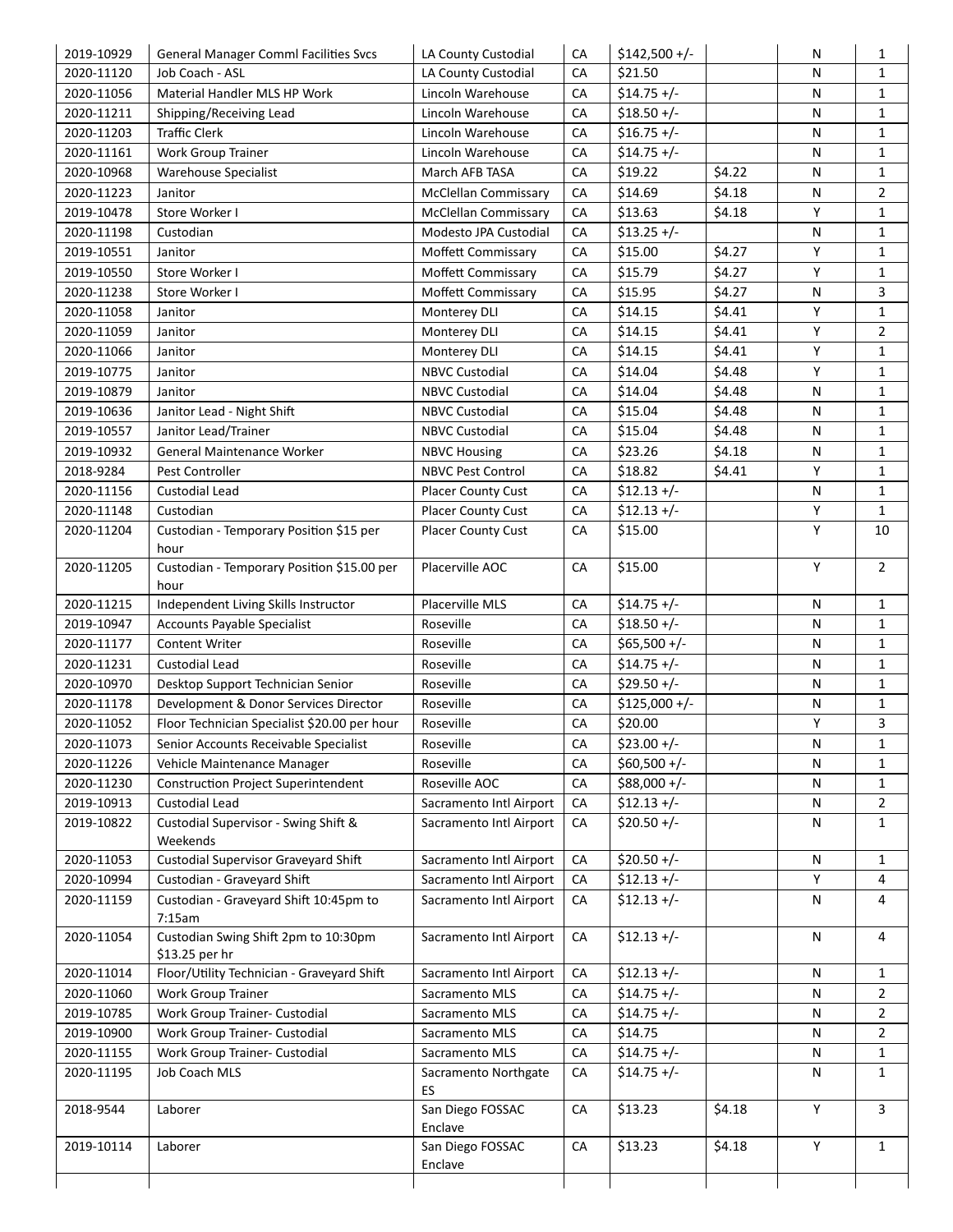| 2019-10182               | Laborer                                                               | San Diego FOSSAC                             | CA       | \$13.63            | \$4.18           | Υ      | 5                            |
|--------------------------|-----------------------------------------------------------------------|----------------------------------------------|----------|--------------------|------------------|--------|------------------------------|
|                          |                                                                       | Enclave                                      |          |                    |                  |        |                              |
| 2019-10430               | Laborer                                                               | San Diego FOSSAC                             | CA       | \$13.23            | \$4.18           | Y      | 5                            |
|                          |                                                                       | Enclave                                      |          |                    |                  |        |                              |
| 2019-10801               | Laborer                                                               | San Diego FOSSAC<br>Enclave                  | CA       | \$13.59            | \$4.22           | Y      | $\overline{2}$               |
| 2019-9676                | Laborer                                                               | San Diego FOSSAC                             | CA       | \$13.23            | \$4.18           | Y      | 5                            |
| 2019-9677                | Laborer                                                               | Enclave<br>San Diego FOSSAC                  | CA       | \$13.23            | \$4.18           | Y      | 4                            |
|                          |                                                                       | Enclave                                      |          |                    | \$4.18           |        |                              |
| 2019-9885                | Laborer                                                               | San Diego FOSSAC<br>Enclave                  | CA       | \$13.23            |                  | Υ      | $\mathbf{1}$                 |
| 2020-10951               | Custodian - On-Call \$22 Per Hour                                     | Santa Clara County Cust                      | CA       | $$12.13 +/-$       |                  | N      | $\mathbf{1}$                 |
| 2020-10953               | Floor/Utility Technician \$25 per hour                                | Santa Clara County Cust                      | CA       | $$12.13 +/-$       |                  | Υ      | $\overline{2}$               |
| 2019-10883               | Floor/Utility Technician                                              | <b>SMUD East Campus</b>                      | CA       | \$17.14            |                  | Y      | $\mathbf{1}$                 |
| 2019-10764               | Work Group Trainer                                                    | South Sacramento MLS                         | CA       | $$14.75 +/-$       |                  | N      | 1                            |
| 2020-11225               | Work Group Trainer                                                    | South Sacramento MLS                         | CA       | $$14.75 +/-$       |                  | N      | $\mathbf{1}$                 |
| 2020-11217               | Custodian - On Call                                                   | <b>Stanislaus County Cus</b><br><b>Sites</b> | CA       | $$13.25 +/-$       |                  | N      | $\overline{2}$               |
| 2020-11167               | Custodian                                                             | <b>Stanislaus County Cust</b>                | CA       | $$13.25 +/-$       |                  | N      | $\overline{2}$               |
| 2020-11200               | Custodian - Turlock, CA                                               | <b>Stanislaus Superior</b>                   | CA       | $$13.25 +/-$       |                  | N      | $\mathbf{1}$                 |
|                          |                                                                       | Court                                        |          |                    |                  |        |                              |
| 2019-10868               | Environmental Services Technician                                     | <b>Stockton CDCR</b>                         | CA       | \$16.00            |                  | Υ      | 7                            |
| 2020-11078               | Environmental Services Utility Tech                                   | Stockton CDCR                                | CA       | \$18.50            |                  | Υ      | $\overline{2}$               |
| 2020-11160               | <b>HR Assistant</b>                                                   | <b>Stockton CDCR</b>                         | CA       | $$23.00 +/-$       |                  | N      | $\mathbf{1}$                 |
| 2020-10988               | HR Representative and Case Manager                                    | Stockton CDCR                                | CA       | $$60,500 +/-$      |                  | N      | $\mathbf{1}$                 |
| 2020-10986               | <b>Job Coach Commercial Services</b>                                  | <b>Stockton CDCR</b>                         | CA       | $$18.50 +/-$       |                  | N      | $\mathbf{1}$                 |
| 2020-11101               | Material Handler - Healthcare                                         | <b>Stockton CDCR</b>                         | CA       | \$16.00            |                  | N      | $\overline{2}$               |
| 2019-10429               |                                                                       | <b>Stockton CDCR</b>                         | CA       | \$12.27            |                  |        | $\overline{2}$               |
|                          | Van Driver                                                            |                                              |          |                    |                  | N      |                              |
| 2019-10627               | Janitor Lead                                                          | <b>Travis Custodial</b>                      | CA       | \$15.78            | \$4.27<br>\$4.27 | N      | 1                            |
| 2020-11082               | Cafeteria Attendant                                                   | <b>Travis Food</b>                           | CA       | \$13.00            |                  | Y      | 1                            |
| 2020-11134               | Cafeteria Attendant Supervisor                                        | <b>Travis Food</b>                           | CA       | \$14.80            | \$4.54           | N      | $\mathbf{1}$                 |
| 2020-11008               | Grounds Maintenance Laborer Lead                                      | Travis Landscape                             | CA       | \$20.69            | \$4.27           | N      | $\mathbf{1}$                 |
| 2020-11110               | Pest Controller                                                       | Travis Landscape<br>Travis Landscape         | CA       | \$21.47            | \$4.27           | N      | $\mathbf 1$                  |
| 2020-11109<br>2020-10959 | <b>Tractor Operator</b>                                               | Truckee Joseph Center                        | CA<br>CA | \$21.17<br>\$16.50 | \$4.27           | N<br>N | $\mathbf{1}$<br>$\mathbf{1}$ |
| 2019-10887               | Custodian \$16.50 per hour<br>Environmental Services Asst Ops Manager | Vacaville CMF                                | CA       | $$60,500 +/-$      |                  | N      | 1                            |
| 2020-11044               | Hospital Housekeeper                                                  | Vacaville CMF                                | CA       | \$18.00            |                  | Y      | 4                            |
| 2020-11028               | Hospital Housekeeping Floor Tech                                      | Vacaville CMF                                | CA       |                    |                  | Y      | 4                            |
| 2020-11016               | Hospital Housekeeping Lead                                            | Vacaville CMF                                | CA       | \$18.50            |                  | N      | 4                            |
| 2020-10990               | Job Coach Commercial Services                                         | Vacaville CMF                                | CA       | $$18.50 +/-$       |                  | N      | 1                            |
| 2019-10802               | Material Handler - Healthcare                                         | Vacaville CMF                                | CA       | \$18.00            |                  | N      | $\mathbf{1}$                 |
| 2020-11147               | Custodian                                                             | Ventura County Cust                          | CA       | \$13.00            | \$2.00           | N      | 1                            |
| 2020-11214               | Custodian                                                             | Ventura County Cust                          | CA       | \$13.00            | \$2.00           | N      | 1                            |
| 2020-11222               | Custodian                                                             | Ventura County Cust                          | CA       | \$13.00            | \$2.00           | N      | 2                            |
| 2020-11114               | Custodian                                                             | <b>VSP Cust</b>                              | CA       | $$12.13 +/-$       |                  | Υ      | 3                            |
| 2020-11145               | Day Porter                                                            | <b>VSP Cust</b>                              | CA       | $$12.23 +/-$       |                  | Υ      | 1                            |
| 2020-11227               | <b>Work Group Trainer</b>                                             | West Sacramento                              | CA       | $$14.75 +/-$       |                  | N      | 1                            |
| 2020-11189               | Custodian 12PM to 8:30PM \$13.25 per hour                             | <b>Yolo Superior Court</b>                   | CA       | \$13.25            |                  | N      | 1                            |
| 2020-11143               | Independent Living Skills Instructor                                  | Yuba City                                    | CA       | $$14.75 +/-$       |                  | N      | 1                            |
| 2020-11182               | Job Coach MLS                                                         | Yuba City                                    | CA       | $$14.75 +/-$       |                  | N      | 1                            |
| 2020-11180               | Work Group Trainer                                                    | Yuba City                                    | CA       | $$14.75 +/-$       |                  | N      | 1                            |
| 2020-11246               | Store Worker I                                                        | <b>Annapolis Commissary</b>                  | DC       | \$17.84            | \$4.54           | N      | $\overline{2}$               |
| 2020-11186               | Janitor                                                               | <b>Bolling Commissary</b>                    | DC       | \$14.00            | \$4.54           | Y      | 1                            |
| 2020-11190               | Janitor Lead                                                          | <b>Bolling Commissary</b>                    | DC       | \$14.50            | \$4.54           | N      | 1                            |
| 2020-11093               | Store Worker Lead                                                     | <b>Bolling Commissary</b>                    | DC       | \$14.62            | \$4.54           | N      | 1                            |
|                          |                                                                       | Kaneohe Bay BOAS                             | HI       | \$16.86            | \$4.41           | Υ      | $\mathbf{1}$                 |
| 2018-9462                | Drafter CAD Operator I                                                |                                              |          |                    |                  |        |                              |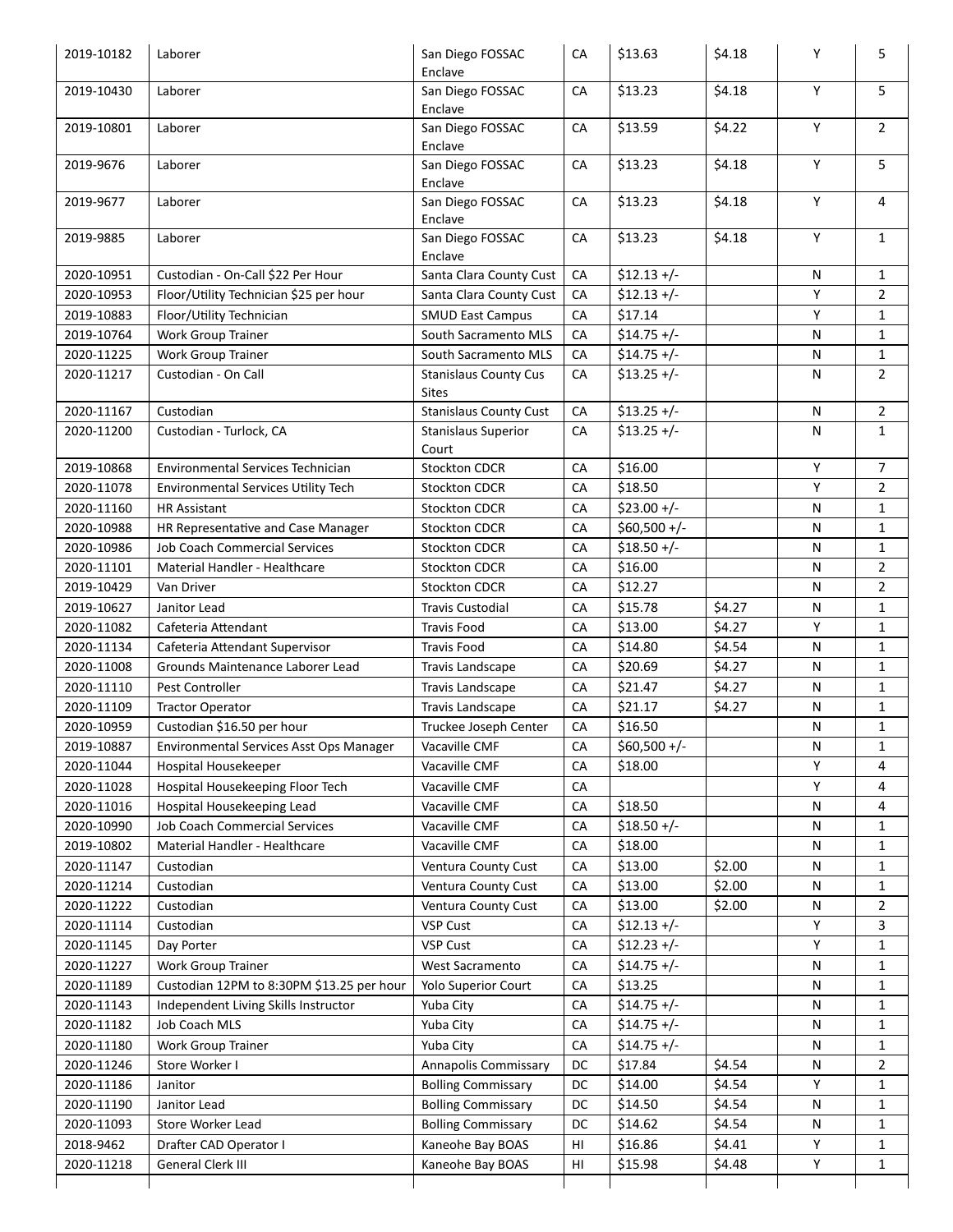| 2020-10993 | Laborer - Grounds Keeping \$13.21 hr       | <b>Fort Campbell</b>                       | KY        | \$13.21        | \$4.41  | Υ            | 17             |
|------------|--------------------------------------------|--------------------------------------------|-----------|----------------|---------|--------------|----------------|
| 2019-10573 | Carpenter                                  | Fort Polk                                  | LA        | \$21.38        | \$6.45  | Υ            | 1              |
| 2019-10667 | Carpenter                                  | Fort Polk                                  | LA        | \$21.38        | \$6.45  | Y            | $\mathbf{1}$   |
| 2020-11187 | <b>Electrical Manager</b>                  | Fort Polk                                  | LA        | \$78,000 +/-   |         | $\mathsf{N}$ | $\mathbf{1}$   |
| 2019-10772 | Electrician                                | Fort Polk                                  | LA        | \$26.27        | \$6.45  | Y            | $\mathbf{1}$   |
| 2019-10160 | General Maintenance Worker                 | Fort Polk                                  | LA        | \$18.35        | \$6.25  | Υ            | $\mathbf{1}$   |
| 2020-11115 | General Maintenance Worker                 | Fort Polk                                  | LA        | \$18.90        | \$6.45  | Υ            | $\mathbf{1}$   |
| 2020-11194 | General Maintenance Worker                 | Fort Polk                                  | LA        | \$18.90        | \$6.45  | Υ            | $\mathbf{1}$   |
| 2019-10525 | Grounds Maintenance Laborer                | Fort Polk                                  | LA        | \$12.98        | \$6.45  | Υ            | $\overline{2}$ |
| 2019-10621 | Heavy Equipment Operator with CDL          | Fort Polk                                  | LA        | \$22.36        | \$6.45  | $\mathsf{N}$ | $\mathbf{1}$   |
| 2019-10815 | Heavy Equipment Operator with CDL          | Fort Polk                                  | LA        | \$22.36        | \$6.45  | Υ            | 1              |
| 2019-10831 | <b>HVAC Mechanic</b>                       | Fort Polk                                  | LA        | \$29.88        | \$6.45  | N            | $\mathbf{1}$   |
| 2020-11157 | <b>HVAC Supervisor</b>                     | Fort Polk                                  | LA        | \$33.54        | \$4.18  | N            | $\mathbf{1}$   |
| 2020-11099 | Janitorial Supervisor                      | New Orleans GSA Cust                       | LA        | \$12.60        | \$4.18  | N            | $\mathbf{1}$   |
| 2020-11065 | <b>Commissary Supervisor</b>               | <b>Andrews AFB</b>                         | MD        | \$15.53        | \$4.54  | N            | 1              |
|            |                                            | Commissary                                 |           |                |         |              |                |
| 2016-6303  | Store Worker I                             | Andrews AFB                                | MD        | \$12.49        | \$4.41  | $\mathsf{N}$ | 4              |
|            |                                            | Commissary                                 |           |                |         |              |                |
| 2020-11240 | Store Worker I                             | Andrews AFB                                | MD        | \$12.92        | \$4.41  | N            | 3              |
|            |                                            | Commissary                                 |           | \$12.92        | \$4.41  | Y            | 4              |
| 2020-11064 | Store Worker I Productivity                | Andrews AFB<br>Commissary                  | MD        |                |         |              |                |
| 2020-11086 | <b>Commissary Supervisor</b>               | Annapolis Commissary                       | MD        | \$16.58        | \$4.54  | $\mathsf{N}$ | $\mathbf{1}$   |
| 2020-11088 | Janitor                                    | Annapolis Commissary                       | <b>MD</b> | \$12.57        | \$4.55  | Y            | $\mathbf{1}$   |
| 2020-11026 | Janitor Lead                               | Annapolis Commissary                       | MD        | \$13.32        | \$4.54  | ${\sf N}$    | $\mathbf{1}$   |
| 2020-11084 | Store Worker I Productivity                | Annapolis Commissary                       | MD        | \$17.84        | \$4.54  | Υ            | $\mathbf{1}$   |
| 2020-11245 | Store Worker I                             | <b>Bolling Commissary</b>                  | MD        | \$14.12        | \$4.54  | N            | $\overline{2}$ |
| 2020-11100 | Appliance Mechanic                         | <b>JBMDL</b>                               | <b>NJ</b> | \$25.15        | \$0.15  | Υ            | $\mathbf{1}$   |
| 2018-8755  | Grounds Maintenance Laborer                | <b>JBMDL</b>                               | <b>NJ</b> | \$15.09        | \$8.65  | Y            | 3              |
| 2019-10849 | <b>HVAC and Appliance Manager</b>          | <b>JBMDL</b>                               | <b>NJ</b> | $$88k +/-$     |         | $\mathsf{N}$ | $\mathbf{1}$   |
| 2019-10159 | Maintenance Trades Helper                  | <b>JBMDL</b>                               | <b>NJ</b> | \$22.49        | \$9.65  | Υ            | 3              |
| 2019-10848 | Markout Tech                               | <b>JBMDL</b>                               | <b>NJ</b> | \$22.71        | \$10.15 | $\mathsf{N}$ | $\mathbf{1}$   |
| 2020-11076 | Safety Manager Site Temporary              | <b>JBMDL</b>                               | <b>NJ</b> | $$69,000 +/-$  |         | $\mathsf{N}$ | 1              |
| 2019-10807 | Service Order Dispatcher                   | <b>JBMDL</b>                               | <b>NJ</b> | \$20.44        | \$10.15 | Υ            | $\mathbf{1}$   |
| 2019-10814 | Water Treatment Plant Operator             | <b>JBMDL</b>                               | <b>NJ</b> | \$26.79        | \$10.15 | $\mathsf{N}$ | $\overline{2}$ |
| 2020-11130 | Grounds Maintenance Laborer                | <b>NAS Fallon</b>                          | <b>NV</b> | \$15.05        | \$4.22  | Y            | 1              |
| 2020-11131 | Grounds Maintenance Laborer Lead           | <b>NAS Fallon</b>                          | <b>NV</b> | \$15.55        | \$4.22  | $\mathsf{N}$ | $\mathbf{1}$   |
| 2020-11129 | <b>Irrigation Tech</b>                     | <b>NAS Fallon</b>                          | NV        | \$15.55        | \$4.22  | N            | 1              |
| 2020-11221 | Custodial Lead                             | El Paso HHS                                | TX        | $$14.75 +/-$   |         | $\mathsf{N}$ | $\mathbf{1}$   |
| 2020-11219 | Custodian                                  | El Paso HHS                                | TX        | $$13.25 +/-$   |         | Υ            | 1              |
| 2020-11220 | Custodian                                  | El Paso HHS                                | TX        | $$13.25 +/-$   |         | Υ            | $\mathbf{1}$   |
| 2020-11237 | Custodian - Part Time Temporary \$8.75 Per | El Paso HHS                                | TX        | $13.25 +/-$    |         | Υ            | 4              |
|            | Hour                                       |                                            |           |                |         |              |                |
| 2020-11206 | Plumber                                    | Fort Bliss                                 | TX        | \$24.55        | \$4.41  | $\mathsf{N}$ | $\mathbf{1}$   |
| 2019-10938 | Senior Contracts Administrator             | <b>Fort Bliss</b>                          | TX        | $$88,000 +/-$  |         | N            | $\mathbf{1}$   |
| 2020-11199 | <b>Facilities Supervisor</b>               | <b>Western Currency Fac-</b><br><b>BEP</b> | TX        | \$33.79        | \$4.54  | N            | $\mathbf{1}$   |
| 2019-10013 | Fire Alarm System Mechanic                 | <b>Western Currency Fac-</b><br><b>BEP</b> | TX        | \$27.10        | \$5.40  | Υ            | $\mathbf{1}$   |
| 2019-10882 | <b>General Manager</b>                     | <b>Western Currency Fac-</b><br><b>BEP</b> | TX        | $$142,500 +/-$ |         | N            | $\mathbf{1}$   |
| 2019-10763 | Laborer                                    | <b>Western Currency Fac-</b><br><b>BEP</b> | TX        | \$18.32        | \$5.40  | Υ            | $\mathbf{1}$   |
| 2019-10835 | Laborer                                    | <b>Western Currency Fac-</b><br><b>BEP</b> | TX        | \$18.32        | \$5.40  | Υ            | $\overline{2}$ |
| 2019-9855  | Laborer                                    | <b>Western Currency Fac-</b><br><b>BEP</b> | TX        | \$17.92        | \$5.00  | Υ            | $\mathbf{1}$   |
| 2019-10063 | Pipefitter Plumber                         | <b>Western Currency Fac-</b><br><b>BEP</b> | TX        | \$31.09        | \$5.40  | Υ            | $\mathbf{1}$   |
|            |                                            |                                            |           |                |         |              |                |